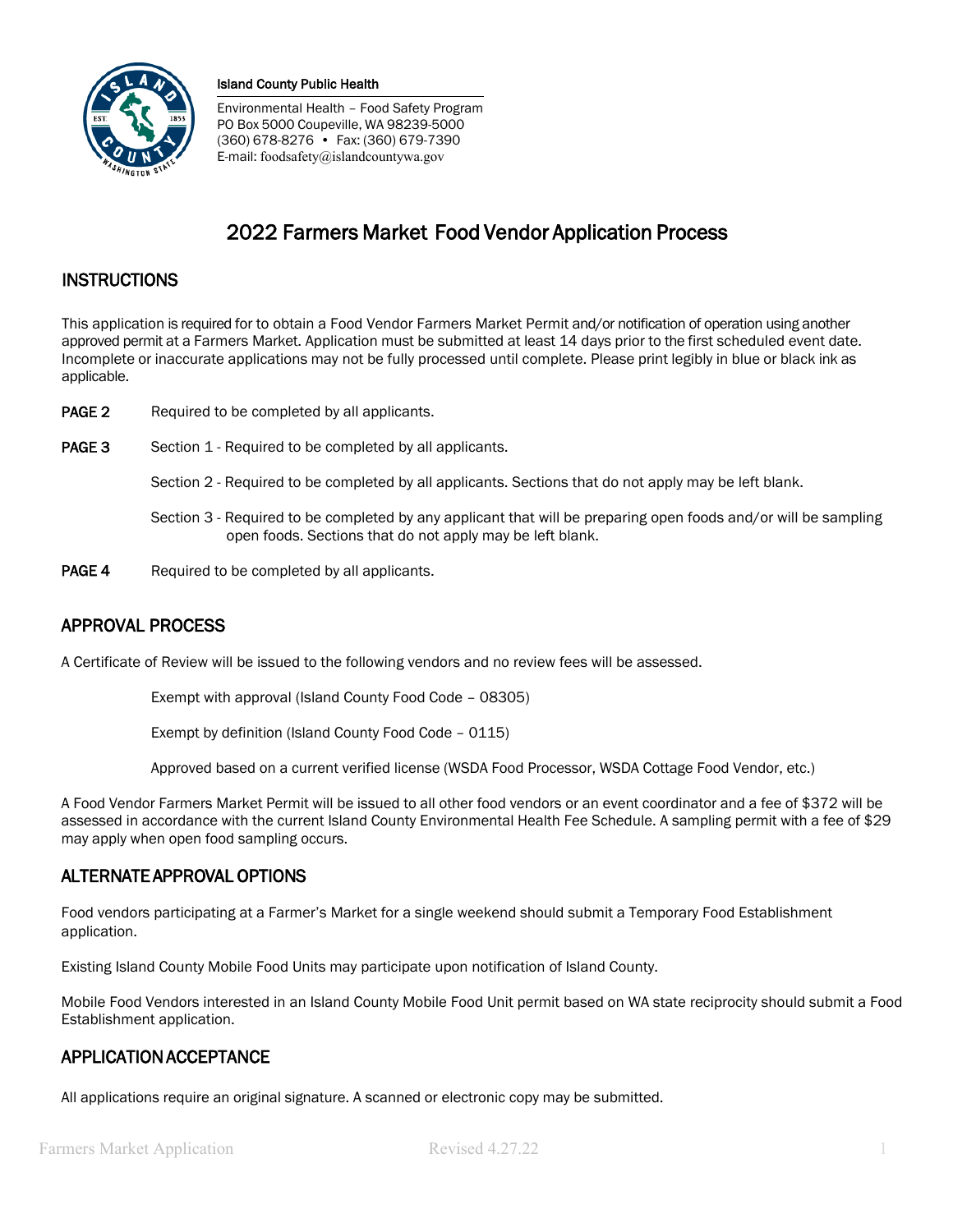

Environmental Health – Food Safety Program PO Box 5000 Coupeville, WA 98239-5000 (360) 678-8276 • Fax: (360) 679-7390 E-mail: foodsafety@islandcountywa.gov

# Food Vendor Farmers Market Application

| <b>APPLICANT INFORMATION</b>             |                 |           |  |  |
|------------------------------------------|-----------------|-----------|--|--|
| Food Establishment Name:                 |                 | UBI#      |  |  |
| Applicant Name (Permit Holder):          | Phone:          |           |  |  |
| <b>Business Mailing Address:</b>         | E-Mail Address: |           |  |  |
| City:                                    | State:          | Zip Code: |  |  |
| On Site Contact Name (During Operation): | Phone:          |           |  |  |
| <b>EVENT INFORMATION</b>                 |                 |           |  |  |
| Farmers Market Name:                     |                 |           |  |  |
| Event Location (Address):                |                 |           |  |  |
| City:                                    | State:          | Zip Code: |  |  |
| Date and Times of Operation:             |                 |           |  |  |
| Event Coordinator Name:                  | Title:          |           |  |  |
| Phone:<br>E-Mail Address:                |                 |           |  |  |

## Application Type (Check one)

| rs Market Coordinator<br>Farmers | : Market Vendor<br>armers - |  | Exempt Vendor |  |
|----------------------------------|-----------------------------|--|---------------|--|
|----------------------------------|-----------------------------|--|---------------|--|

## \*Current WSDA, State, or Federal Permits/Licenses Held (Check/List all that apply)

| <b>WSDA Food Processor</b> | WSDA Cottage Food | Other: |
|----------------------------|-------------------|--------|
| FDA Fish/Seafood           | USDA Processor    | Other: |

\*Copies of any current permits should be submitted with application.

#### CONTINUE COMPLETION OF APPLICATION ON PAGE 3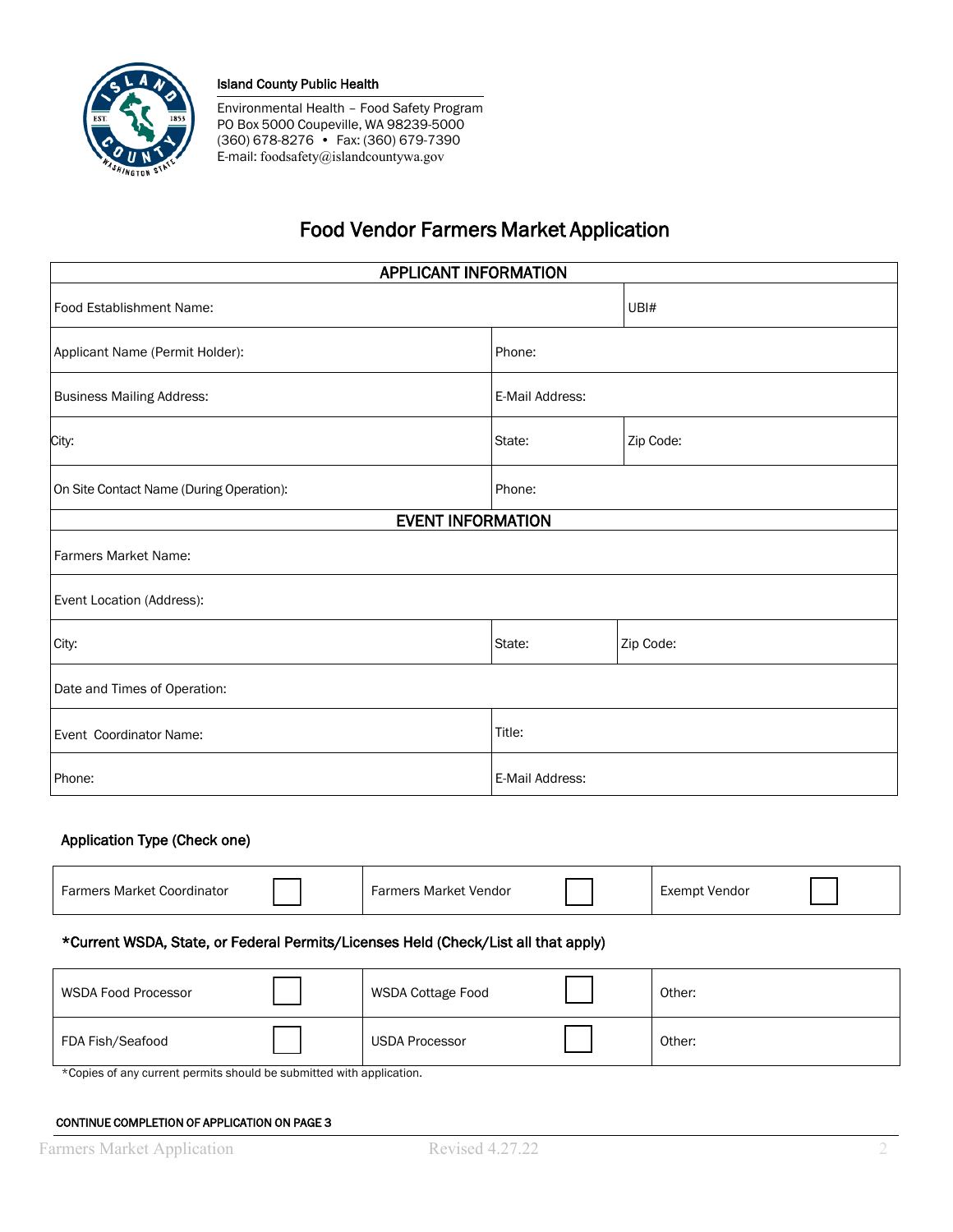

Environmental Health – Food Safety Program PO Box 5000 Coupeville, WA 98239-5000 (360) 678-8276 • Fax: (360) 679-7390 E-mail: foodsafety@islandcountywa.gov

| Section 1 - Menu List |        |           |        |  |
|-----------------------|--------|-----------|--------|--|
| Food Item             | Source | Food Item | Source |  |
|                       |        |           |        |  |
|                       |        |           |        |  |
|                       |        |           |        |  |
|                       |        |           |        |  |
|                       |        |           |        |  |
|                       |        |           |        |  |
| .                     |        |           |        |  |

Additional documents may be attached.

| Section 2 - Food Protection      |                         |  |                          |  |                         |
|----------------------------------|-------------------------|--|--------------------------|--|-------------------------|
| Overhead Coverage at Event:      | Pop Up Tent             |  | <b>Existing Building</b> |  | Other:                  |
| <b>Consumer Food Protection:</b> | Sneeze Guards           |  | Distance (6 ft)          |  | <b>Equipment Covers</b> |
|                                  | Pre-Packaged Foods Only |  | Mobile Unit              |  | Other:                  |

| Section 3 - Food Handling Information       |                           |                    |                       |        |                          |
|---------------------------------------------|---------------------------|--------------------|-----------------------|--------|--------------------------|
| Type of hand wash station:<br>Portable Sink |                           | <b>Gravity Fed</b> |                       | Other: |                          |
|                                             | Cooking, Frying, Grilling |                    | Hot Holding           |        | Cold Holding             |
| <b>Food Preparation Activities:</b>         | <b>Produce Washing</b>    |                    | Assembly              |        | Cutting, Dicing, Slicing |
|                                             | Beverage Preparation      |                    | Sampling              |        | Other:                   |
| Dish Washing/Utensils:                      | 3 Compartment Sink        |                    | <b>Extra Utensils</b> |        | Other:                   |
| <b>Sanitizer Type</b><br>Bleach (Chlorine)  |                           |                    | QUAT                  |        | Other:                   |
| Any off-site food preparation:              | Yesl<br>* * Location:     |                    | <b>No</b>             |        |                          |

\*\*A signed Commissary Agreement may be required for any off-site food preparation occurring in an establishment permitted by another local County.